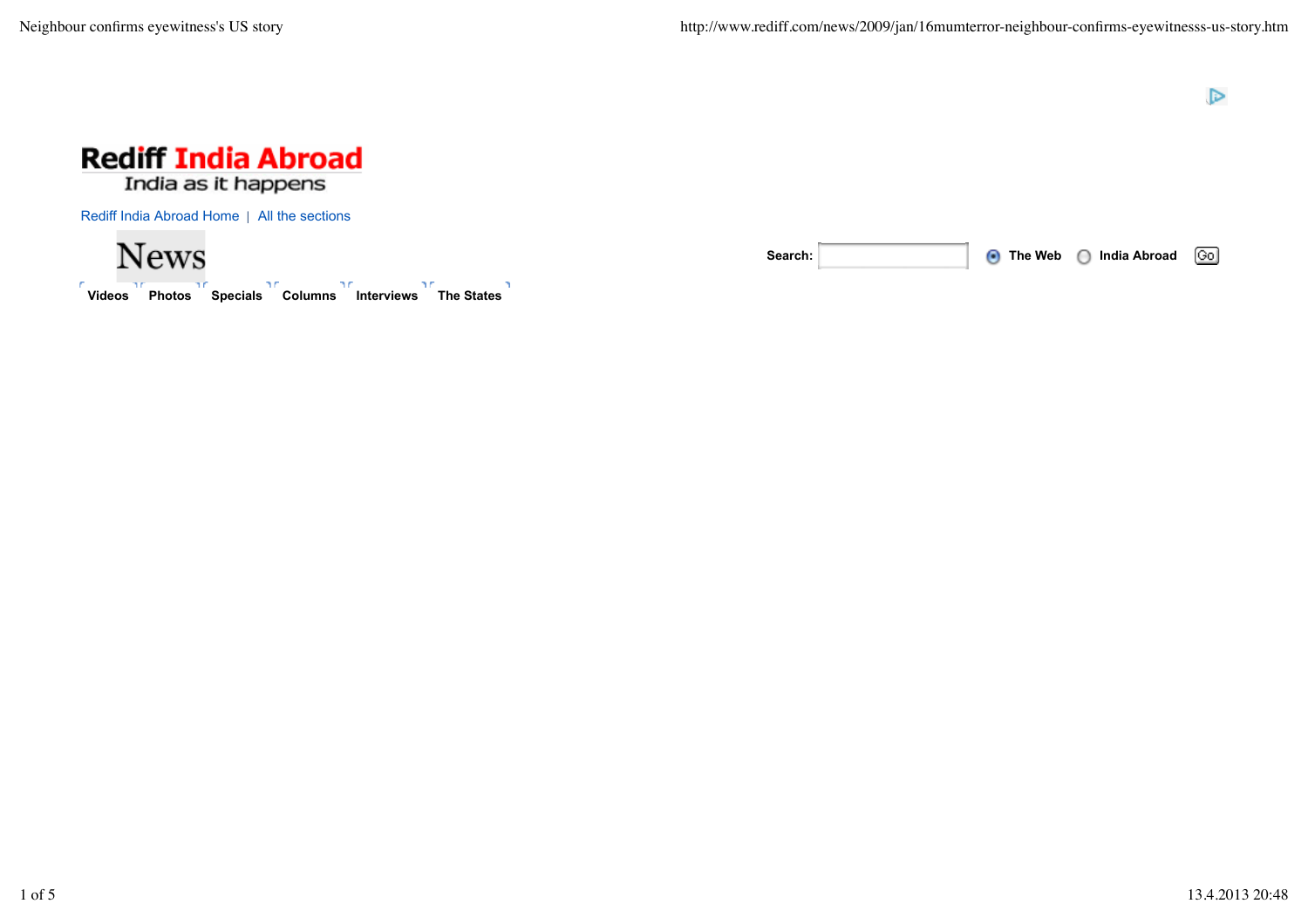## Home > India > News > Specials

Discuss | Email | Print | Get latest news on your desktop

*The Rediff Special***/ Vaihayasi P Daniel in Mumbai**

# Neighbour confirms eyewitness's US story

January 16, 2009

#### **Related Articles**

• Eyewitness says cops have not spoken to her

• Missing 26/11 witness returns home

## **Top Emailed Features**

• Was Election 2009 rigged?

• Baba Ramdev is wrong,

homosexuality is no disease • On a pilgrimage to the cave

shrine

**Have you tried this?**

• Ask a question

• News on your Desktop

**K Madhusudhan Nair** is the *adhyaksh (chairman)* of the Mahatma Jyotiba Phule Samaj Seva Trust and a local leader at Macchimar Nagar, situated at Cuffe Parade, south Mumbai [Images], just a few metres away from the spot where the 10 terrorists disembarked from a rubber dinghy on November 26 last year.

He is also a neighbour to **Anita Rajendra Udiyar**, who runs a scrap shop and has been in the news this week for her alleged trip abroad to give evidence, since she witnessed the terrorists's landing in the city that November evening.

Nair vouches for Udiyar's story. He says he is 100 per cent sure she went abroad because she was to be presented as a witness to give legitimacy to India's claims about the 26/11 attacks:

I know her for 30 years. I have been living here for that long. For at least 12 years of that time this *basti (little locality)* has been under my charge. I am the chairman of this area and I give them all kinds of help.

She had been in talks with certain officers for some time. She had been called to give a statement. They asked her if she can come and identify the dead bodies. She started telling me about 20 days ago that I may have to go out of the country. My passport is ready. My medical is done. Some big officers are going to take me (*so she can give evidence)*. I told her that is a great thing. You are going for the country. So don't be scared. We will support you.

Advertisement

# Sign up today!

**Newsletters**



**Get news updates:**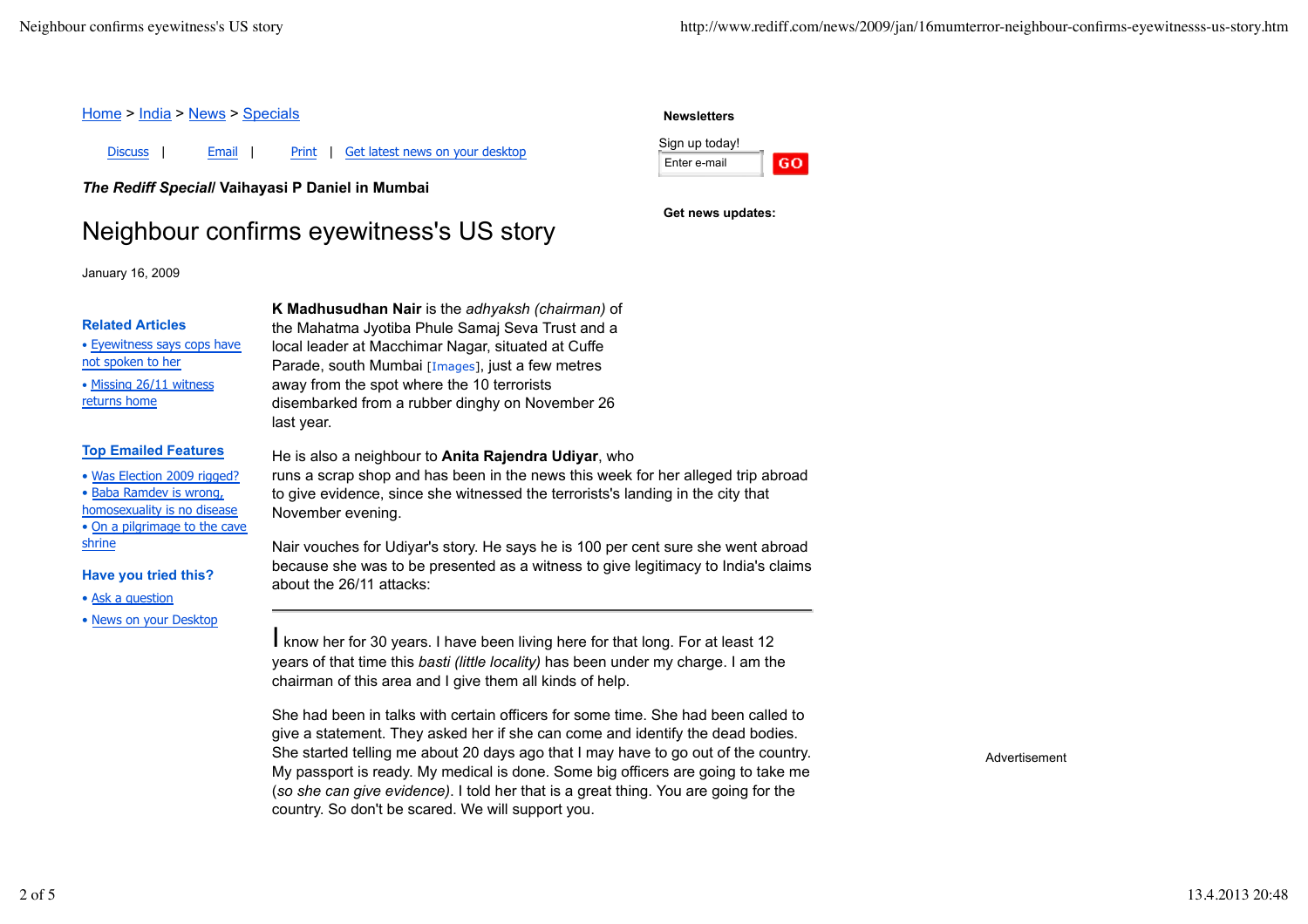On Saturday (*January 10*) she was supposed to leave from here (*to go abroad*) at 9 or 10 o'clock. And a phone came for her at five from one of the big *sahibs*. When she met me around that time she started crying. I brought her here (*into his home a few doors away*) and explained to her: 'You have already done such a big *kaam (job)* and you have supported the country. You have done *seva (service)*. For Bharat you will have to go'. I had to counsel her quite a bit. She kept crying that she feels scared.

At first there were six witnesses from this Machimar colony. They were finally excluded (*from the investigation*) because their statements failed. So she became the sole eyewitness (*from here*) for the police... yes, the Indian police.

This matter is being handled at a high level and I cannot tell you who. And she is not willing to tell me because it is being kept a secret. She has been told to not leak much *bahar (outside)* or there will be problems for you.

The six had been giving their statements in the police commissioner's office. Actually later it turned out that some of them had not seen anything.

 $B$ ut she was sitting right there and the boat came right there. She saw them get off the boat. She was sitting outside. She is always sitting outside because she has a shop.

Her dogs started barking a lot. And behind them one more dog of the area. Usually only one of her dogs barks, but when both started barking she wondered and asked them (*the terrorists*) 'Who are you? What do you want? Where have you come from?' They told her, 'You do your own work'. She got further doubts. And she saw their faces.

She got a very good look at them -- their clothes especially, their faces, their hats, their cutting (*hairstyles*). She got that all right. She had the right details. She was more exact.

They (*the six witnesses*) would go together to the commissioner's office. But on the last day (*Saturday January 10*) when the officer called her, they called her alone. It was not the Cuffe Parade police station that was in touch with here. She had gotten support from the office of the Mumbai commissioner, the crime branch. They were in touch with her. They are now hiding it because it will be a problem for them.

Then they told her that they wanted her to go out of the country to meet a team in America as a witness. They were a high-level team and I cannot tell you who. They wanted to take to her to give *yakeen (belief)* to the people abroad (that such events had happened in Mumbai). She was an eyewitness and they wanted to present her there. So that those people would have *bharosa (faith in the results of India's investigation)*.

The team who took her has her passport. The officers made her passport. When they take people in secret they do not give them their passports or there will be some leakage.

She had told me that they would take her at 10 pm on Saturday, so all of us, the team were with her -- just to see who these persons were, to maybe take their cards. I thought let me at least see their faces. If something Advertisement

 $\triangleright$